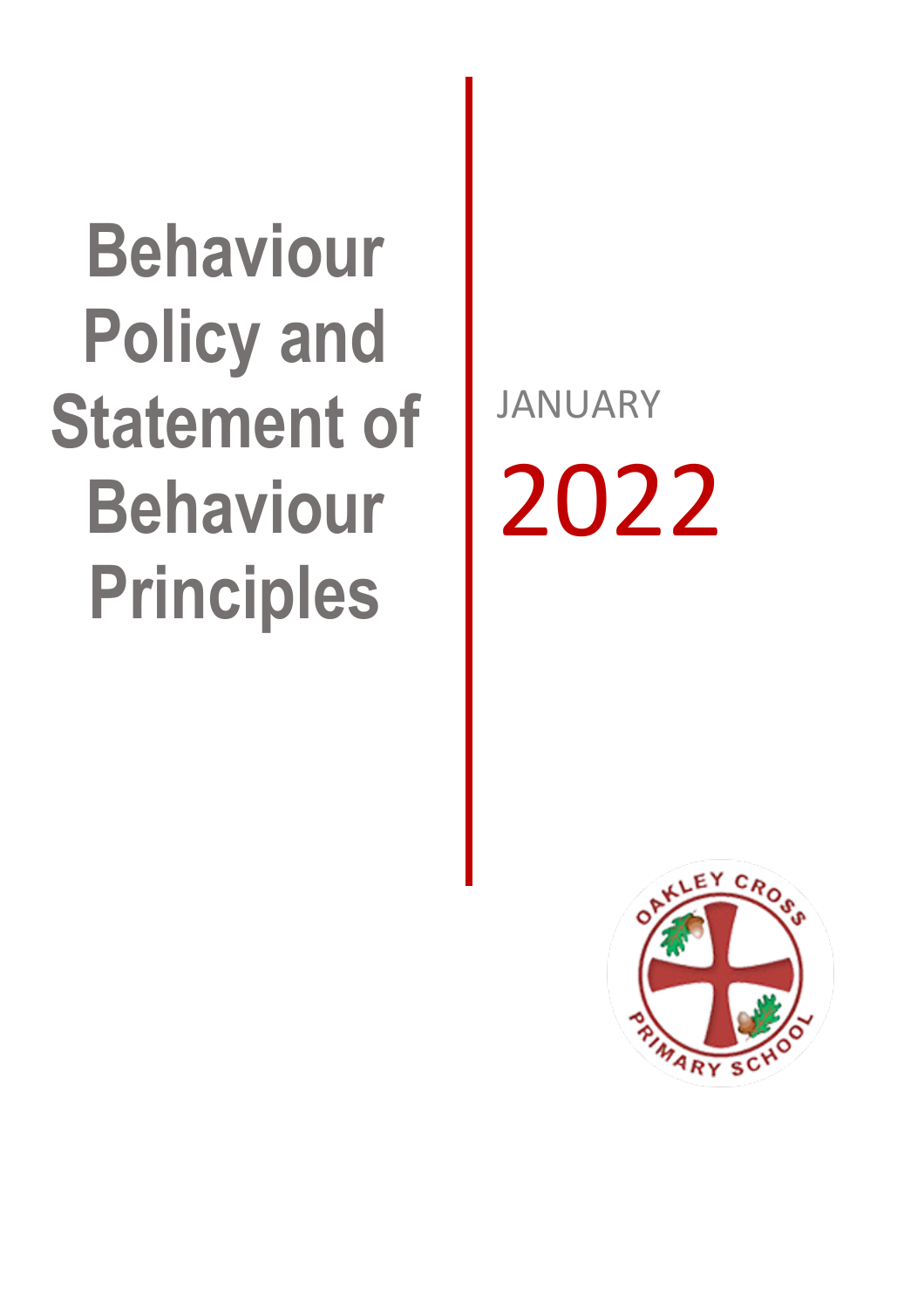*Date: Jan 2022 Date for review: Jan 2023*

At Oakley Cross Primary School, we believe that appropriate behaviour is necessary for effective teaching and learning to take place and in order to achieve this we have high expectations of our pupils' behaviour. We aim to use a positive approach, which is fair and consistent in order to establish a safe, orderly, positive environment where both children and staff may flourish. As a school we are committed to equal opportunities and believe in respect and success for all.

#### **Our School Values**

We want to instil in our children the core values of:

- Respect
- Resilience
- Confidence
- Kindness
- Tolerance

# **1. Aims**

This policy aims to:

- > Provide a consistent approach to behaviour management
- Define what we consider to be unacceptable behaviour, including bullying and discrimination
- Outline how pupils are expected to behave
- Summarise the roles and responsibilities of different people in the school community with regards to behaviour management
- > Outline our system of rewards and sanctions

### **2. Legislation and statutory requirements**

This policy is based on advice from the Department for Education (DfE) on:

- > [Behaviour and discipline in schools](https://www.gov.uk/government/publications/behaviour-and-discipline-in-schools)
- [Searching, screening and confiscation at school](https://www.gov.uk/government/publications/searching-screening-and-confiscation)
- > [The Equality Act 2010](https://www.gov.uk/government/publications/equality-act-2010-advice-for-schools)
- > [Keeping Children Safe in Education](https://www.gov.uk/government/publications/keeping-children-safe-in-education--2)
- [Use of reasonable force in schools](https://www.gov.uk/government/publications/use-of-reasonable-force-in-schools)
- > [Supporting pupils with medical conditions at school](https://www.gov.uk/government/publications/supporting-pupils-at-school-with-medical-conditions--3)

It is also based on the [special educational needs and disability \(SEND\) code of practice.](https://www.gov.uk/government/publications/send-code-of-practice-0-to-25)

In addition, this policy is based on:

- Section 175 of the [Education Act 2002,](http://www.legislation.gov.uk/ukpga/2002/32/section/175) which outlines a school's duty to safeguard and promote the welfare of its pupils
- Sections 88-94 of the [Education and Inspections Act 2006,](http://www.legislation.gov.uk/ukpga/2006/40/section/88) which require schools to regulate pupils' behaviour and publish a behaviour policy and written statement of behaviour principles, and give schools the authority to confiscate pupils' property
- [DfE guidance](https://www.gov.uk/guidance/what-maintained-schools-must-publish-online#behaviour-policy) explaining that maintained schools must publish their behaviour policy online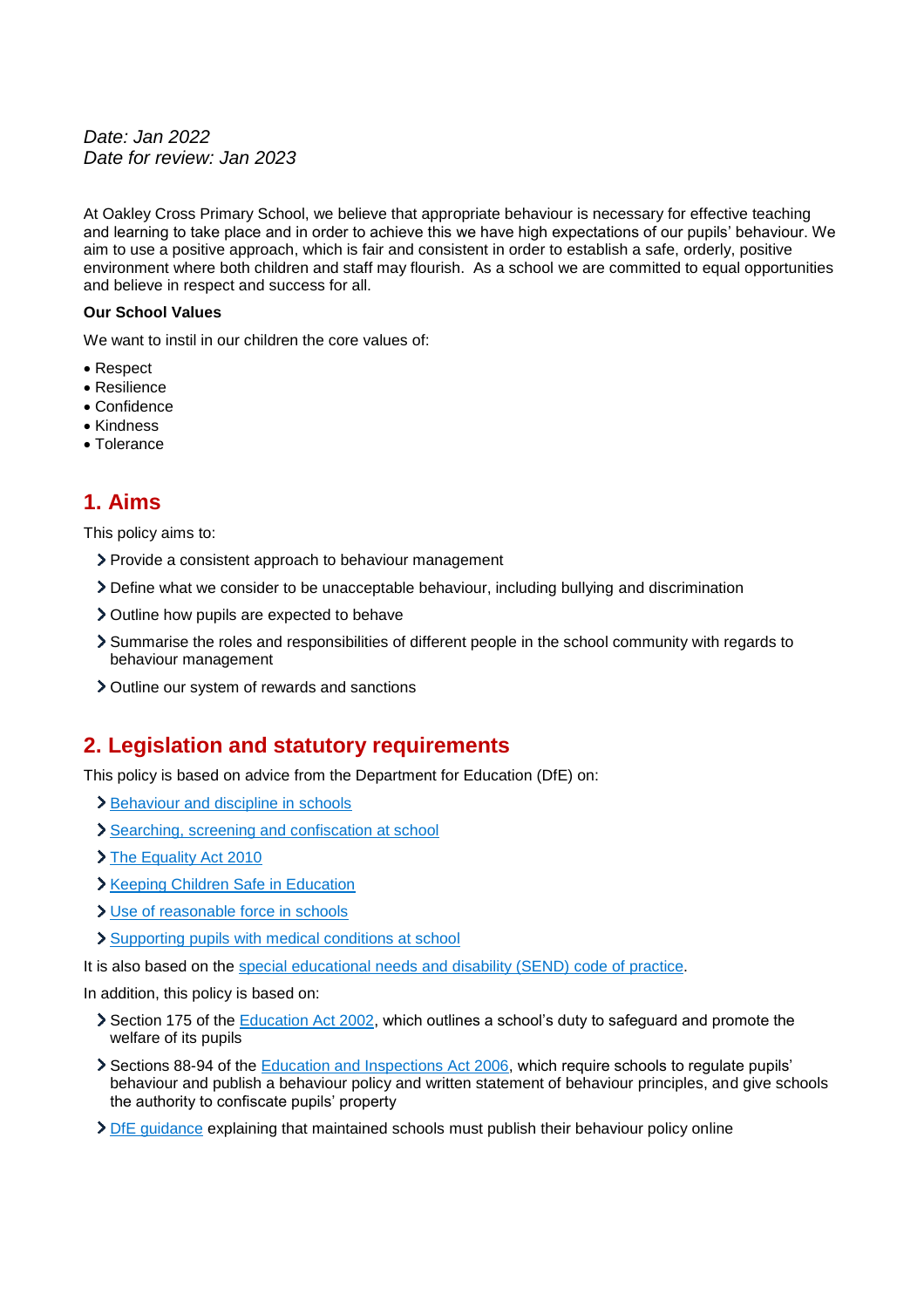# **3. Definitions**

**Misbehaviour** is defined as:

- Disruption in lessons, in corridors between lessons, and at break and lunchtimes
- Non-completion of classwork or homework
- > Poor attitude
- > Incorrect uniform

**Serious misbehaviour** is defined as:

- Repeated breaches of the school rules
- > Any form of bullying
- Sexual violence, such as rape, assault by penetration, or sexual assault (intentional sexual touching without consent)
- Sexual harassment, meaning unwanted conduct of a sexual nature, such as:
	- Sexual comments
	- Sexual jokes or taunting
	- Physical behaviour like interfering with clothes
	- Online sexual harassment such as unwanted sexual comments and messages (including on social media), sharing of nude or semi-nude images and/or videos, or sharing of unwanted explicit content
- Vandalism
- > Theft
- > Fighting
- > Smoking
- Racist, sexist, homophobic or discriminatory behaviour
- Possession of any prohibited items. These are:
	- Knives or weapons
	- Alcohol
	- Illegal drugs
	- Stolen items
	- Tobacco and cigarette papers
	- Fireworks
	- Pornographic images
	- Any article a staff member reasonably suspects has been, or is likely to be, used to commit an offence, or to cause personal injury to, or damage to the property of, any person (including the pupil)

# **4. Bullying**

**Bullying** is defined as the repetitive, intentional harming of one person or group by another person or group, where the relationship involves an imbalance of power.

Bullying is, therefore:

- Deliberately hurtful
- Repeated, often over a period of time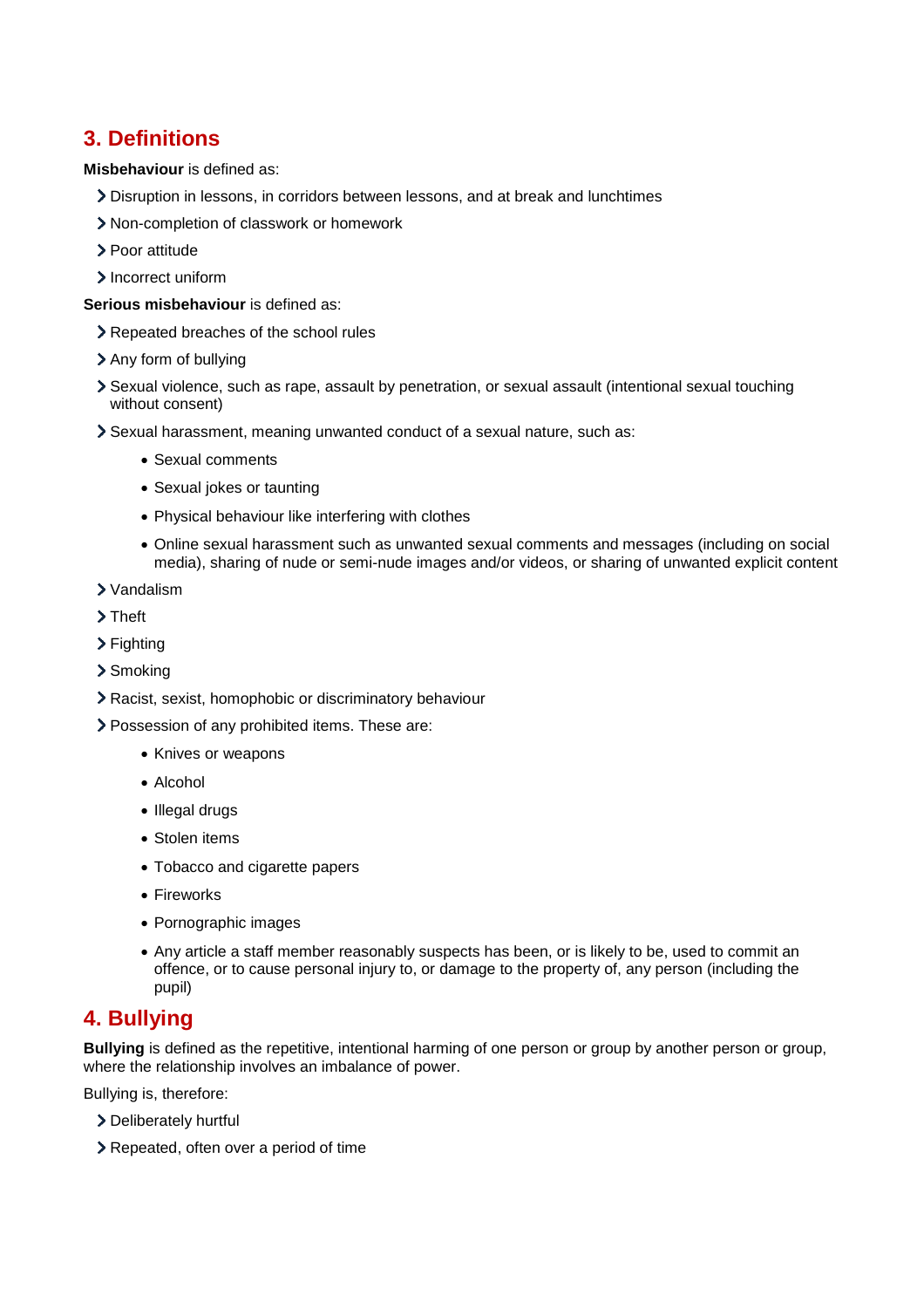#### Difficult to defend against

Bullying can include:

| <b>TYPE OF BULLYING</b>                                                                                                                                                               | <b>DEFINITION</b>                                                                                                                                                                   |
|---------------------------------------------------------------------------------------------------------------------------------------------------------------------------------------|-------------------------------------------------------------------------------------------------------------------------------------------------------------------------------------|
| Emotional                                                                                                                                                                             | Being unfriendly, excluding, tormenting                                                                                                                                             |
| Physical                                                                                                                                                                              | Hitting, kicking, pushing, taking another's belongings, any use of violence                                                                                                         |
| Prejudice-based and<br>discriminatory, including:<br>$\bullet$ Racial<br>$\bullet$ Faith-based<br>• Gendered (sexist)<br>• Homophobic/biphobic<br>• Transphobic<br>• Disability-based | Taunts, gestures, graffiti or physical abuse focused on a particular<br>characteristic (e.g. gender, race, sexuality)                                                               |
| Sexual                                                                                                                                                                                | Explicit sexual remarks, display of sexual material, sexual gestures,<br>unwanted physical attention, comments about sexual reputation or<br>performance, or inappropriate touching |
| Direct or indirect verbal                                                                                                                                                             | Name-calling, sarcasm, spreading rumours, teasing                                                                                                                                   |
| Cyber-bullying                                                                                                                                                                        | Bullying that takes place online, such as through social networking sites,<br>messaging apps or gaming sites                                                                        |

Details of our school's approach to preventing and addressing bullying are set out in our Anti-Bullying Policy which can be found on our school website.

# **5. Roles and responsibilities**

#### **5.1 The Governing Body**

The Governing Body is responsible for reviewing and approving the written statement of behaviour principles (appendix 1).

The Governing Body will also review this behaviour policy in conjunction with the headteacher and monitor the policy's effectiveness, holding the headteacher to account for its implementation.

#### **5.2 The Headteacher**

The headteacher is responsible for reviewing this behaviour policy in conjunction with the Governing Body, giving due consideration to the school's statement of behaviour principles (appendix 1). The Headteacher will also approve this policy.

The headteacher will ensure that the school environment encourages positive behaviour and that staff deal effectively with poor behaviour, and will monitor how staff implement this policy to ensure rewards and sanctions are applied consistently.

#### **5.3 Staff**

Staff are responsible for:

Implementing the behaviour policy consistently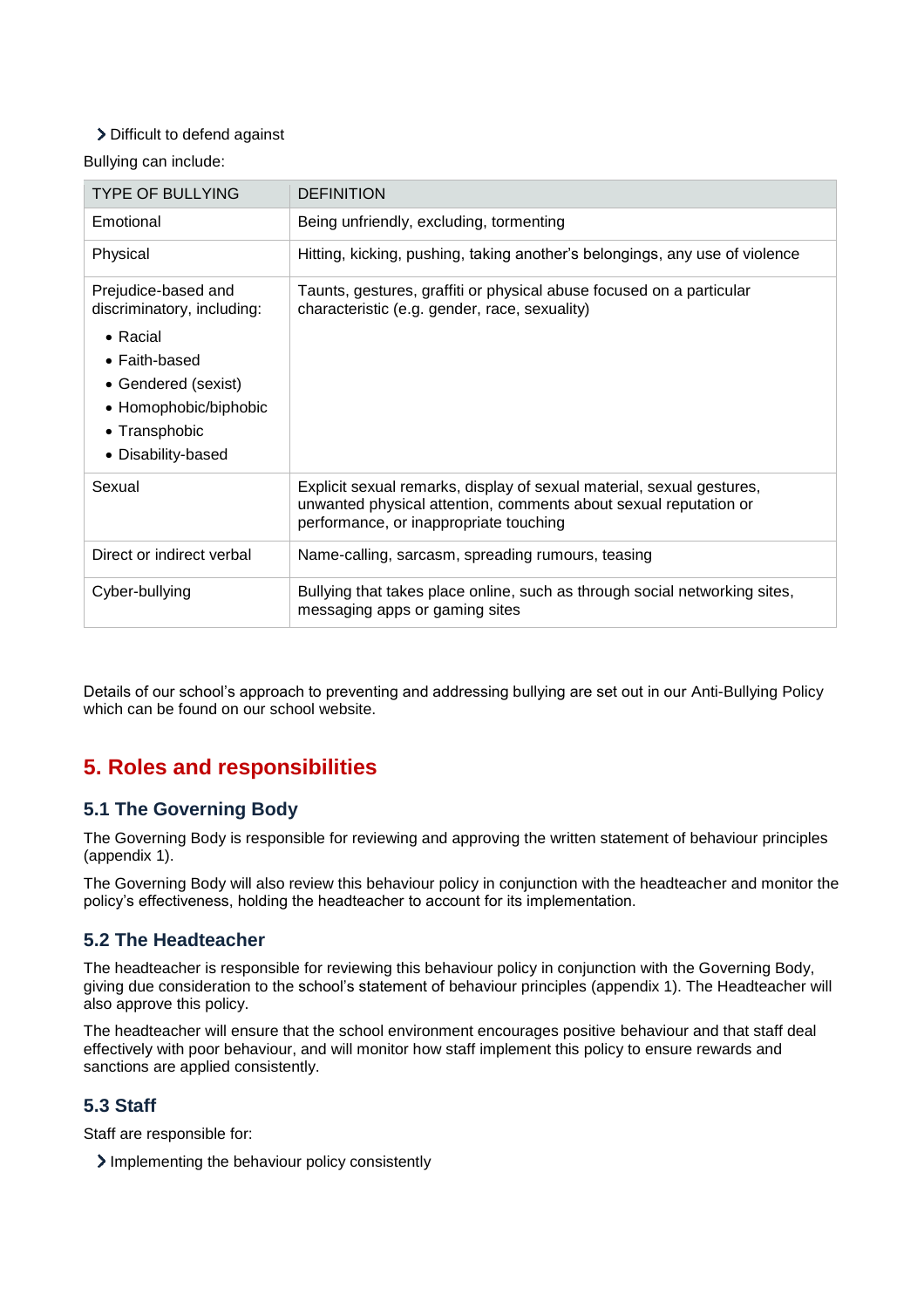- Modelling positive behaviour
- Providing a personalised approach to the specific behavioural needs of particular pupils
- Recording behaviour incidents via CPOMS
- The senior leadership team will support staff in responding to behaviour incidents.

All teachers, support staff and lunchtime supervisors are responsible for the modelling of good behaviour, respect, positive relationships and dealing with incidents around school.

#### **5.4 Parents**

Parents are expected to:

- Support their child in adhering to the pupil code of conduct
- Inform the school of any changes in circumstances that may affect their child's behaviour
- Discuss any behavioural concerns with the class teacher promptly

# **6. Pupil code of conduct**

Oakley Cross Promises

I promise…

- I will be kind to others in my words and actions.
- I will listen to people in class and around school.
- I will always work as hard as I can.
- I will look after my school and the resources in it.
- I will respect everyone in our school community.

Pupils are expected to:

- > Behave in an orderly and self-controlled way
- Show respect to members of staff and each other
- In class, make it possible for all pupils to learn
- Move quietly around the school
- Treat the school buildings and school property with respect
- Wear the correct uniform
- > Accept sanctions when given
- Refrain from behaving in a way that brings the school into disrepute, including when outside school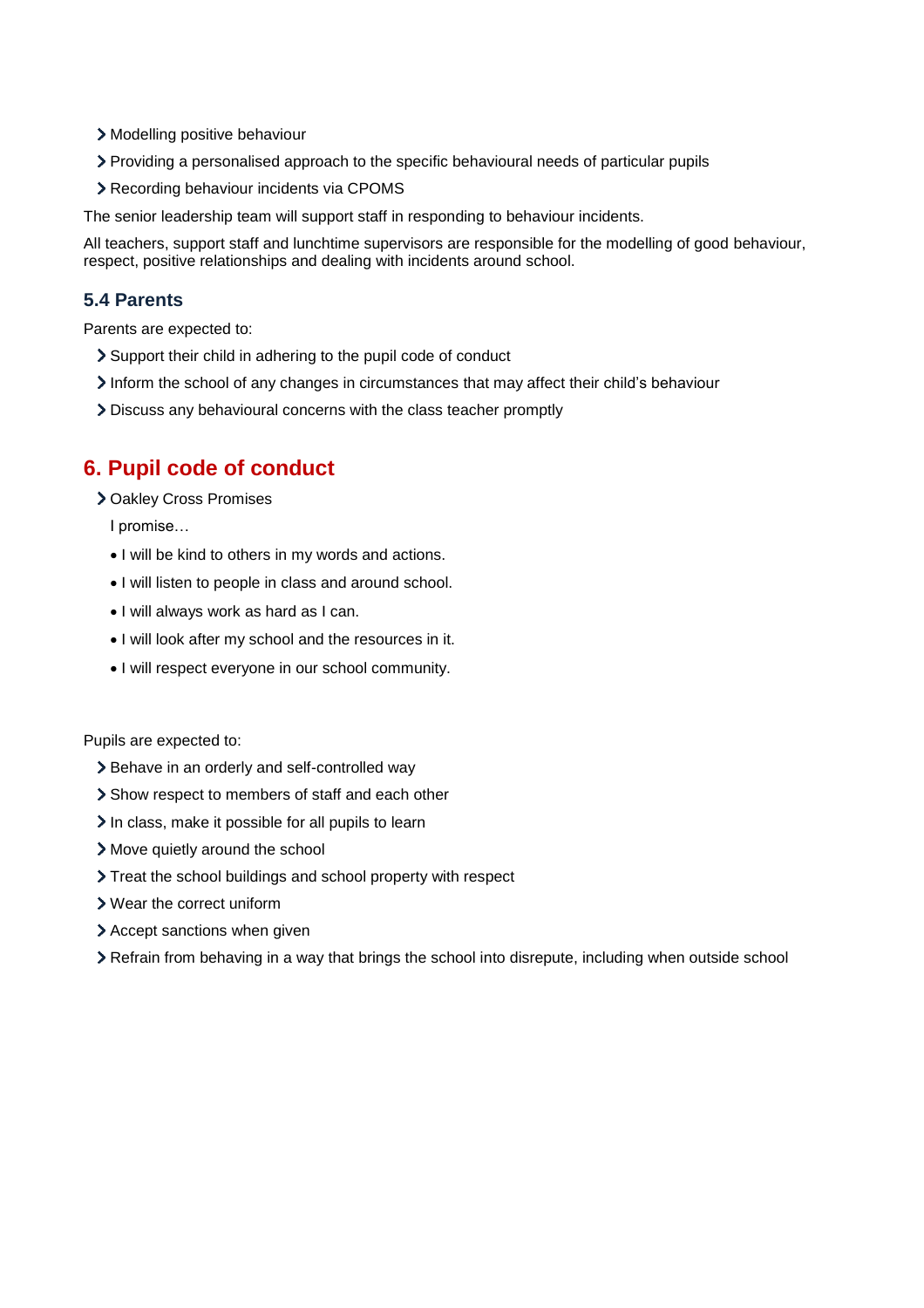# **7. Rewards and sanctions**

#### **7.1 Our Rewards and Sanctions Systems**

At Oakley Cross we use a points system to reward positive behaviour. All children are recognised for following the school's behaviour policy and collect points for showing different positive behaviours in school. Behaviours are identified by children and staff and are reviewed regularly.

These might include:

- Working hard in lessons
- Showing good manners
- Being kind and helpful
- Being a good friend
- Sharing
- Showing resilience
- Acting on feedback

Individual classes decide on individual and class rewards for when they reach a certain number of points. See example below



|     | <b>Willow Whole Class Rewards</b> |
|-----|-----------------------------------|
| 500 | 10 minutes extra playtime         |
| 750 | Choose where you sit (1 lesson)   |
|     | 1000 Juice and biscuits           |
|     | 2000 Free time hour               |
|     | 3000 Pyjama party afternoon       |

Positive behaviour is also rewarded with:

- > Praise
- Headteacher's certificates
- Letters or phone calls home to parents
- > Stickers
- Lunchtime stars

#### **Sanctions in response to unacceptable behaviour:**

All classrooms have a traffic light display to promote good behaviour. At the start of each lesson, the children's names are all placed on the green traffic light **Expected Behaviour.** If children behave in an inappropriate way, they will first be reminded verbally. If children continue behaving in an inappropriate way, their name will be moved into the yellow **Warning** traffic light. If the inappropriate behaviour continues, their name will be moved onto **Red**. The red is split into 3 areas. First being 5 minutes lost free time, then 10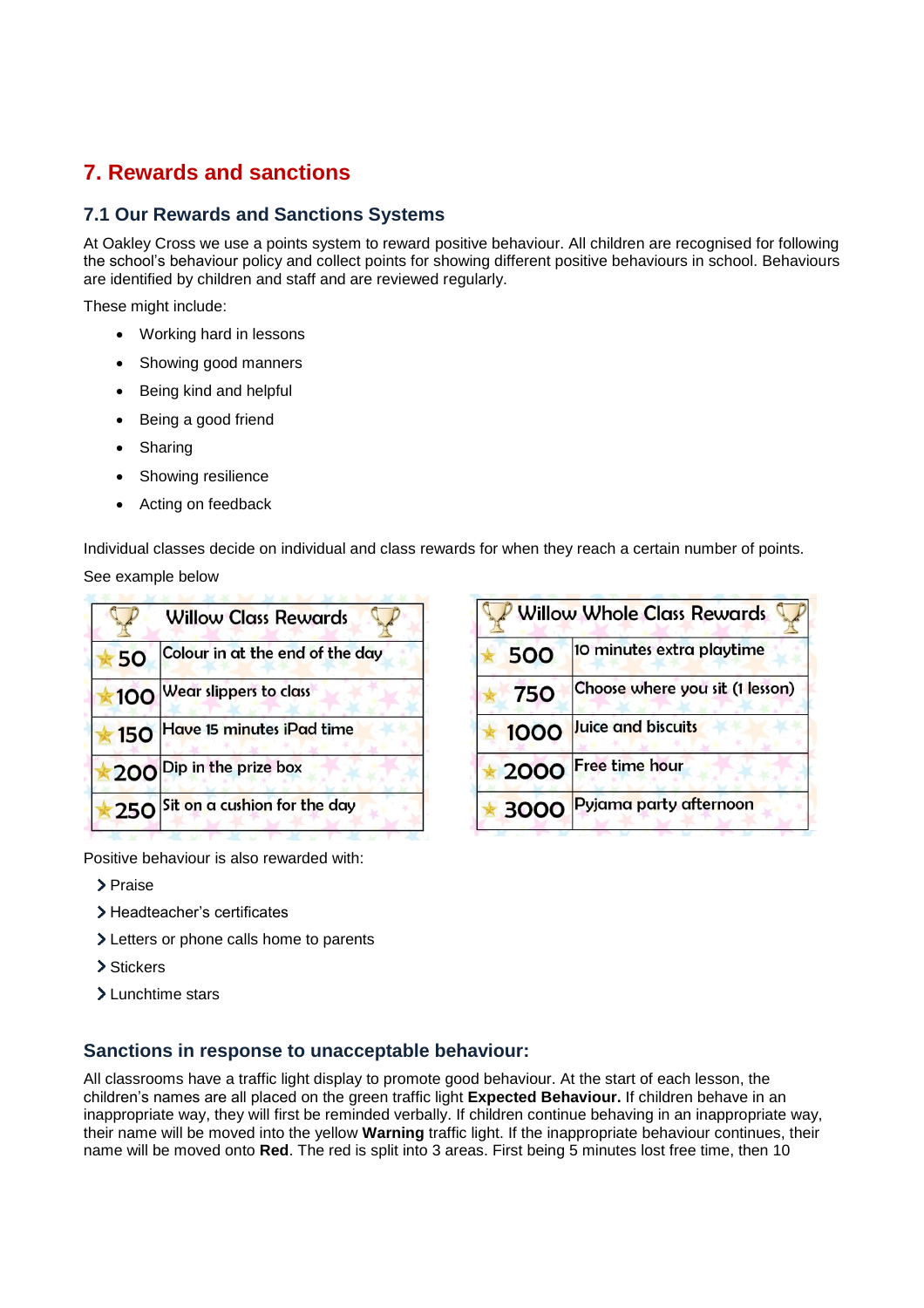minutes. The final step is to be sent to a member of the Senior Leadership Team and parents are then informed.



Examples of inappropriate behaviour may include:

- **Off task**
- Rudeness
- Lack of effort
- Refusing to follow instructions
- Shouting out
- Not looking after the environment.

Children will always start the next lesson on green expected behaviour.

In some cases, children will need to have an individual behaviour plan based on their needs. These plans may be conducted with the support of specialist staff (ASC team, Educational Psychologist etc…) and shared with parents/ carers as well as the child. These plans will help to promote a positive behaviour model but in smaller steps that are more achievable. Rewards and sanctions that are used will match the need/ age/ interests of the child.

These could include:

- Smiley face charts
- Now and Next boards
- Visual cues on desks
- Social stories
- Behaviour diaries (updating Senior Leaders and parents/carers on behaviour)

We may use isolation in response to serious or persistent breaches of this policy. Pupils may be sent to another room or the office during lessons if they are disruptive, and they will be expected to complete the same work as they would in class.

#### **7.2 Zero-tolerance approach to sexual harassment and sexual violence**

The school will ensure that all incidents of sexual harassment and/or violence are met with a suitable response, and never ignored.

Pupils are encouraged to report anything that makes them uncomfortable, no matter how 'small' they feel it might be.

The school's response will be:

- > Proportionate
- Considered
- > Supportive
- > Decided on a case-by-case basis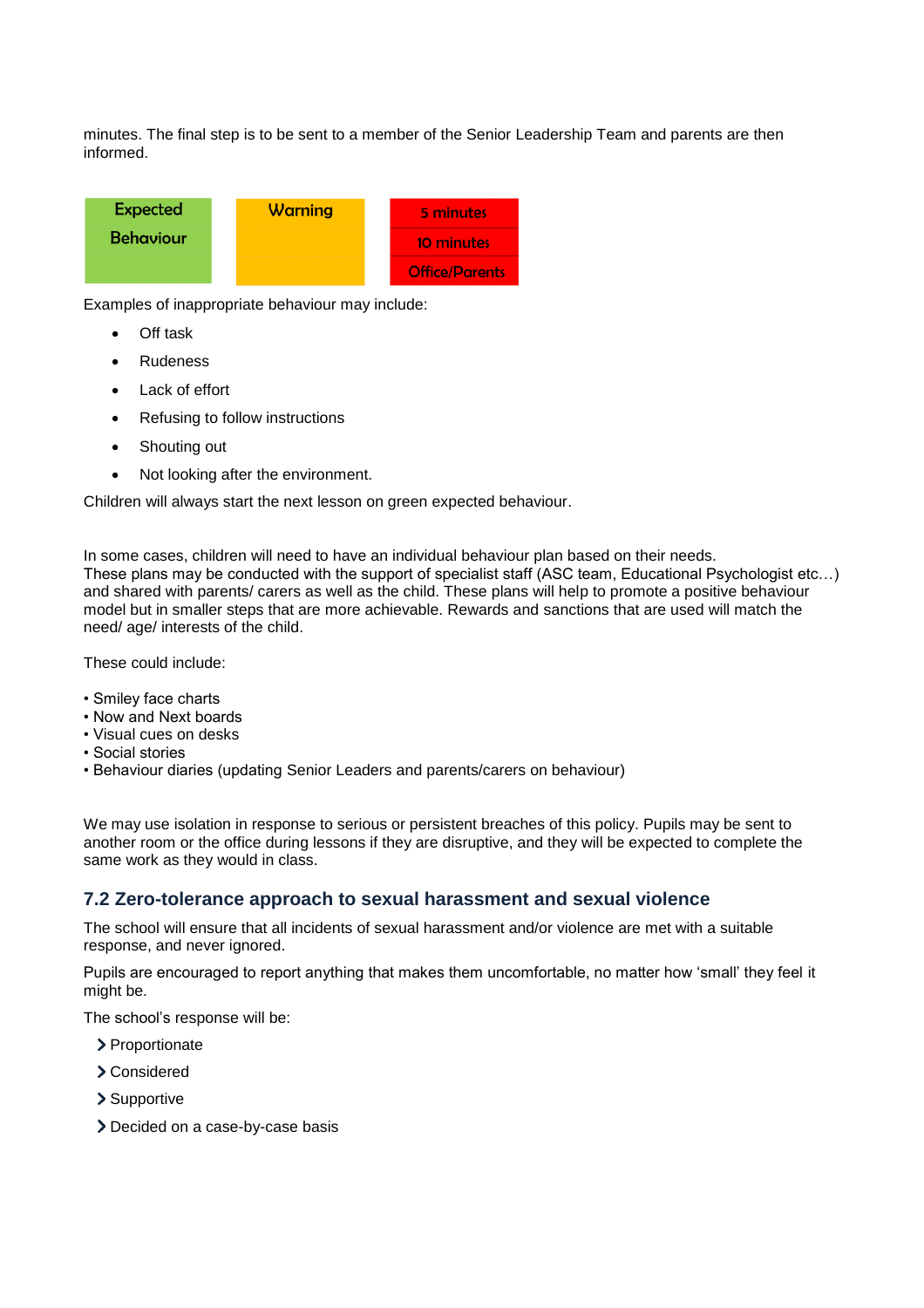The school has procedures in place to respond to any allegations or concerns regarding a child's safety or wellbeing. These include clear processes for:

- Responding to a report
- Carrying out risk assessments, where appropriate, to help determine whether to:
	- Manage the incident internally
	- Refer to early help
	- Refer to children's social care
	- Report to the police

Please refer to our Keeping Children Safe in Education Policy for more details.

#### **7.3 Off-site behaviour**

Sanctions may be applied where a pupil has misbehaved off-site when representing the school. This means misbehaviour when the pupil is:

- Taking part in any school-organised or school-related activity (e.g. school trips)
- > Travelling to or from school
- Wearing school uniform
- In any other way identifiable as a pupil of our school

Sanctions may also be applied where a pupil has misbehaved off-site at any time, whether or not the conditions above apply, if the misbehaviour:

- Could have repercussions for the orderly running of the school
- Poses a threat to another pupil or member of the public
- Could adversely affect the reputation of the school

Sanctions will only be given out on school premises or elsewhere when the pupil is under the lawful control of the staff member (e.g. on a school-organised trip).

#### **7.4 Malicious allegations**

Where a pupil makes an allegation against a member of staff and that allegation is shown to have been deliberately invented or malicious, the school will discipline the pupil in accordance with this policy.

Where a pupil makes an allegation of sexual violence or sexual harassment against another pupil and that allegation is shown to have been deliberately invented or malicious, the school will discipline the pupil in accordance with this policy.

In all cases where an allegation is determined to be unsubstantiated, unfounded, false or malicious, the school (in collaboration with the local authority designated officer, where relevant) will consider whether the pupil who made the allegation is in need of help, or the allegation may have been a cry for help. If so, a referral to children's social care may be appropriate.

The school will also consider the pastoral needs of staff and pupils accused of misconduct.

Please refer to our child protection and safeguarding policy, Keeping Children Safe in Education Policy and Statement of Procedures for dealing with allegations towards staff and volunteers for more information

#### **8. Behaviour management**

#### **8.1 Classroom management**

Teaching and support staff are responsible for setting the tone and context for positive behaviour within the classroom.

They will: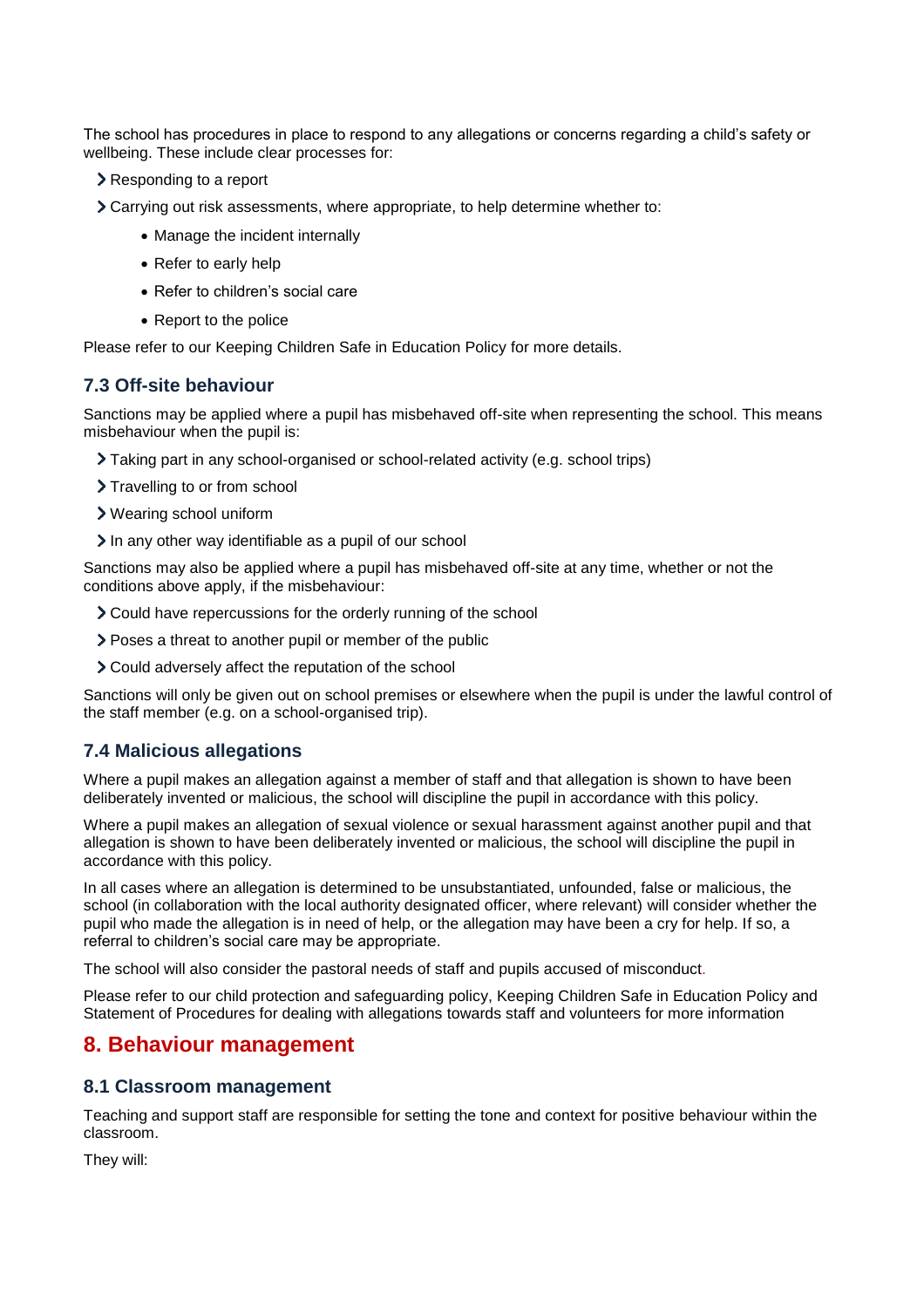- Create and maintain a stimulating environment that encourages pupils to be engaged
- Display the pupil code of conduct or their own classroom rules
- Develop a positive relationship with pupils, which may include:
	- Greeting pupils in the morning/at the start of lessons
	- Establishing clear routines
	- Keeping everyone challenged and interested
	- Showing appreciation for efforts and contributions of everyone
	- Communicating expectations of behaviour in ways other than verbally
	- Highlighting and promoting good behaviour
	- Concluding the day positively and starting the next day afresh
	- Having a plan for dealing with low-level disruption
	- Using positive reinforcement

#### **8.2 Physical restraint**

In some circumstances, staff may use reasonable force to restrain a pupil to prevent them:

- Causing disorder
- > Hurting themselves or others
- > Damaging property

Incidents of physical restraint must:

#### **Always be used as a last resort**

- $\geq$  Be applied using the minimum amount of force and for the minimum amount of time possible
- Be used in a way that maintains the safety and dignity of all concerned
- Never be used as a form of punishment
- Be recorded and reported to parents (see appendix 3 for a behaviour log)

#### **8.3 Confiscation**

#### **Any prohibited items (listed in section 3) found in pupils' possession will be confiscated.** These items will not be returned to pupils.

We will also confiscate any item which is harmful or detrimental to school discipline. These items will be returned to pupils after discussion with senior leaders and parents, if appropriate.

Searching and screening pupils is conducted in line with the DfE's latest guidance on searching, screening [and confiscation.](https://www.gov.uk/government/publications/searching-screening-and-confiscation)

#### **8.4 Pupil support**

The school recognises its legal duty under the Equality Act 2010 to prevent pupils with a protected characteristic from being at a disadvantage. Consequently, our approach to challenging behaviour may be differentiated to cater to the needs of the pupil.

The school's special educational needs co-ordinator will evaluate a pupil who exhibits challenging behaviour to determine whether they have any underlying needs that are not currently being met.

Where necessary, support and advice will also be sought from specialist teachers, an educational psychologist, medical practitioners and/or others, to identify or support specific needs.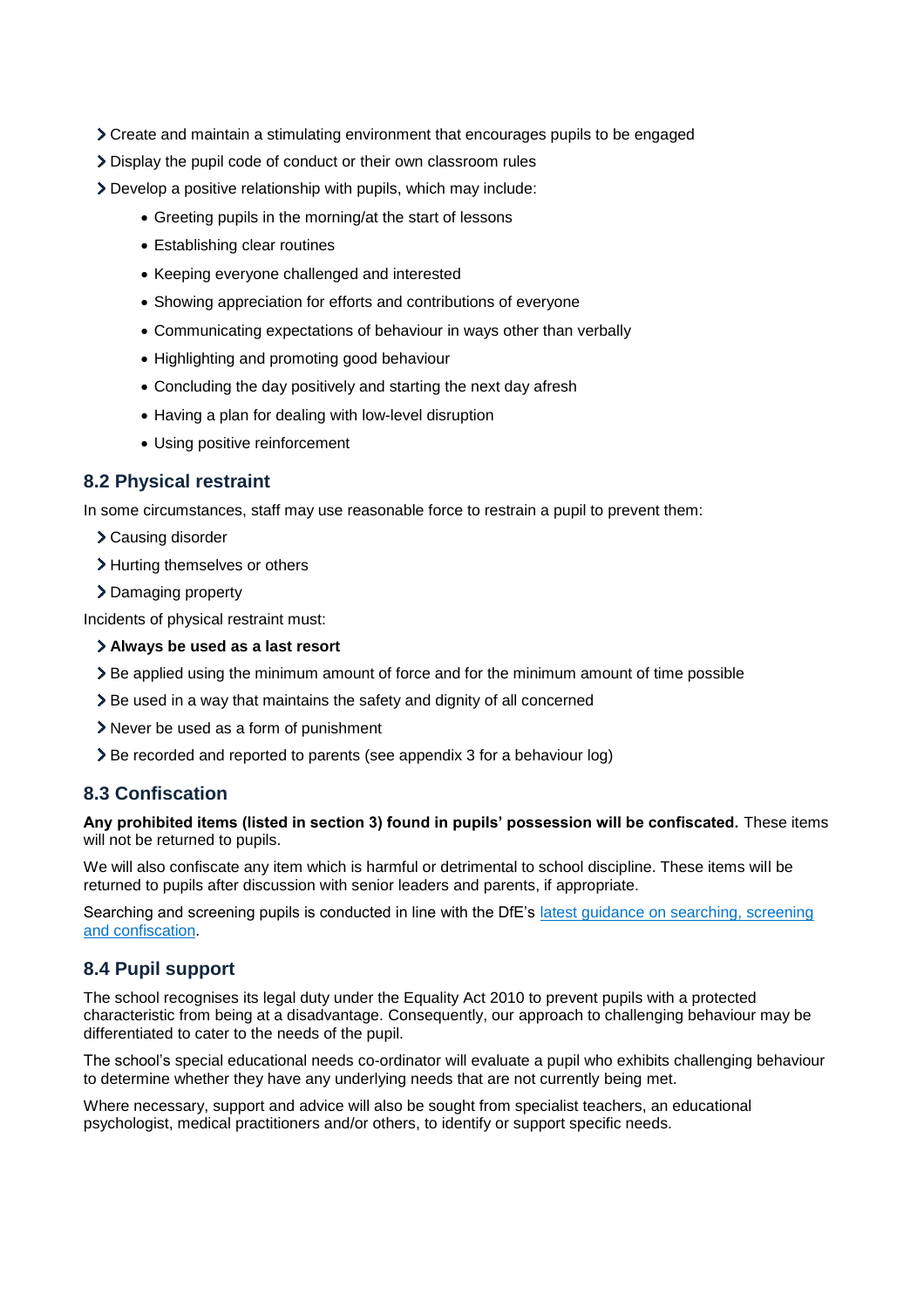When acute needs are identified in a pupil, we will liaise with external agencies and plan support programmes for that child. We will work with parents to create the plan and review it on a regular basis.

#### **8.5 Safeguarding**

The school recognises that changes in behaviour may be an indicator that a pupil is in need of help or protection. We will consider whether a pupil's misbehaviour may be linked to them suffering, or being likely to suffer, significant harm. Where this may be the case, we will follow our child protection and safeguarding policy.

# **9. Pupil transition**

To ensure a smooth transition to the next year, pupils have transition sessions with their new teacher(s). In addition, staff members hold transition meetings.

To ensure behaviour is continually monitored and the right support is in place, information related to pupil behaviour issues may be transferred to relevant staff at the start of the term or year.

# **10. Training**

Our staff are provided with training on managing behaviour, including proper use of restraint, as part of their induction process.

Behaviour management will also form part of continuing professional development.

## **11. Monitoring arrangements**

This behaviour policy will be reviewed by the Headteacher and full Governing Body annually. At each review, the policy will be approved by the Headteacher.

The written statement of behaviour principles (appendix 1) will be reviewed and approved by the full Governing Body annually.

# **12. Links with other policies**

This behaviour policy is linked to the following policies:

- > Exclusions policy
- > Keeping Children Safe in School Policy
- Statement of Procedures for dealing with Allegations towards staff and volunteers